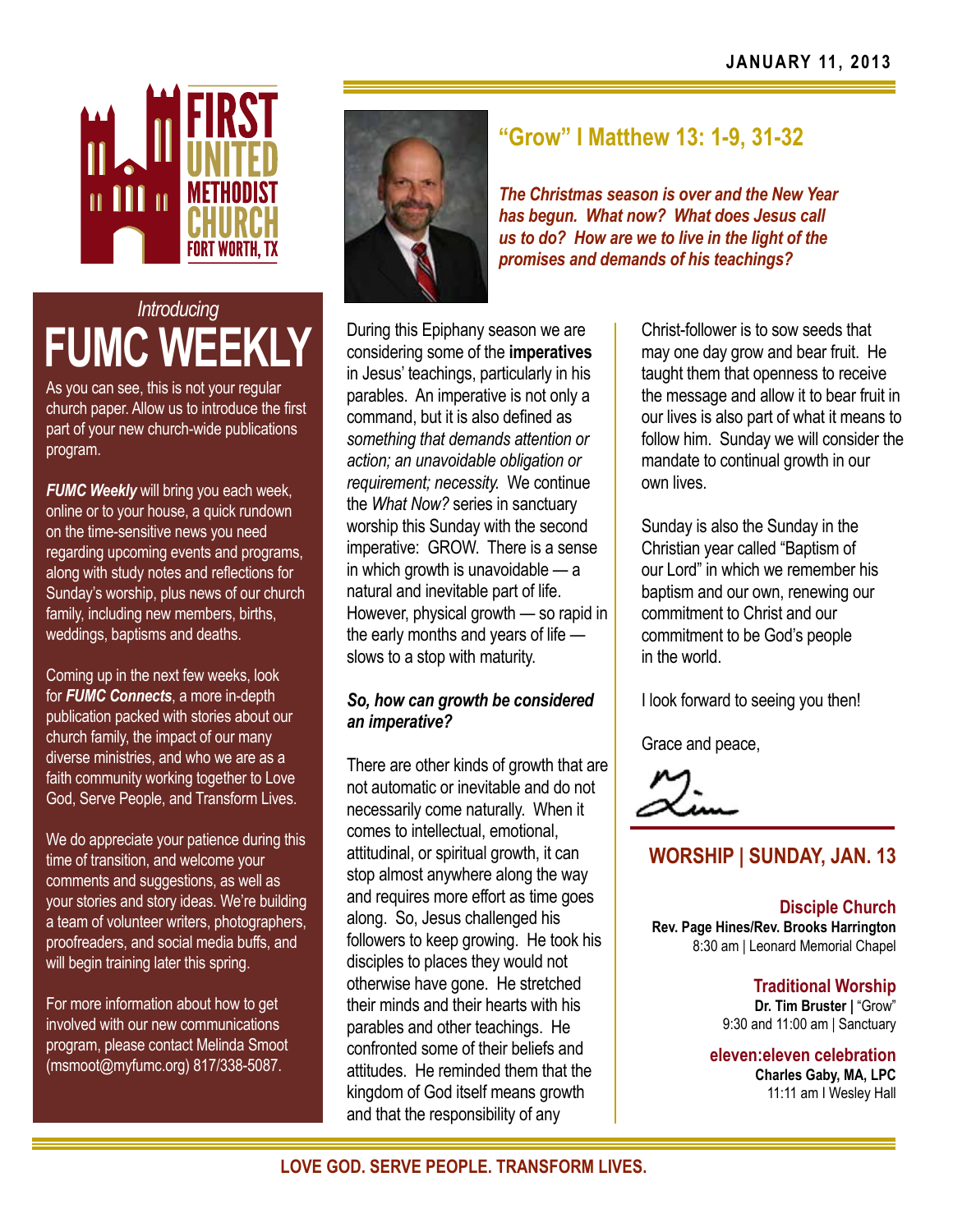# **· PROGRAMS AND EVENTS ·**

#### **1.13-2.3 UNITED METHODIST INFORMATION CLASS**

#### **Sundays 9:30 - 10:30 am | Room 310 Hosted by Creative Couples**

For more information, contact Rev. Chuck Graff (cgraff@myfumc.org) at 817/339-5065 or Dr. Lamar Smith (lsmith@myfumc.org) at 817/339-3886.



#### **january MISSION item**

This month's mission donation focus is *Pudding, Fruit or Applesauce Cups* for our Stock Show Lunch Program. Bring your donations to the Mission between 9:00 am to 4:00 pm Monday - Thursday or on Sunday mornings to the Welcome Center.

#### **THANK YOU!**

Thanks to everyone who participated in buying groceries to fill the Red Bags for First Street Methodist Mission. Due to your generosity, the bags and drop off bins were overflowing throughout Advent. Many of our neighbors in need will benefit from the tremendous success of this year's drive.



#### **1.13 – 2.3 LIVING THROUGH GRIEF SUPPORT GROUP**

#### **Sundays | 9:30 – 10:30 am Library | 2nd floor Foundation Bldg.**

This class is free, all are welcome, no registration required. Optional guide book is \$5.00, in the church office or at the workshop. Contact Charme Robarts (crobarts@firststreetmission.org) at 817/335-6080, Ext. 103 or Rev. Phyllis McDougal (pmcdougal@myfumc.org) at 817/339-5082.

#### **1.15 UMM men's bible study**

**Tuesdays | 7:00 - 8:00 am | Rm 154**  All men welcome to this study of "The Shack" by Wm. Paul Young. Contact Fred Cantu (fcantu@carterpark.com) for more information.

#### **27 "FIRST FRIEND" Training**

Sunday, January 27, 10:30-10:55 am, room 154 (near the kitchen). "First Friends" stand with our newest church members when they come forward to join our congregation during worship services. For more information. ontact Rev. Chuck Graff (cgraff@myfumc.org) at 817-339-5065.

#### **2013 Cowtown 5K Walk/Run Saturday, February 23**

Sign up by January 27 to walk/run the Cowtown 5K Race with our church group or serve at a water station in this year's Cowtown. **Cost is \$22 per person for the 5K. The race begins at 8:30 am on Saturday, February 23, at the Will Rogers Memorial Center.** Contact Sammye Dunn (sammyelou9@gmail.com) at 8l7/705-3136 to register.

## **EPIPHANY STUDIES**

#### **The Heart of Christianity | Nancy Tully Sundays | January 6 - March 24**

**11:00 - 12:15 pm | Room 333, main building**  12-week study on Marcus Borg's book, *The Heart of Christianity.* Cost of the study is \$12 to cover the cost of the book.

#### **The Book of John | Rev. Phyllis McDougal Wednesdays | February 6 - April 17 9:30 - 11:00 am | Room 231, main building.**

Cost of the study is \$12 to cover the cost of materials.

*Register and pick up books in the Adult Education Office (located in the Main Office) Monday - Friday, 9:00 - 5:00 pm and Sundays 9:00 am - 12 pm. For childcare contact Paula Wagstaff (pwagstaff@myfumc.org) at 817/546-4414 two days prior to your study.* 

#### **2.4 Coffee, Poverty & Jesus (Not Necessarily in that Order) A Brand New Book Club**

**Begins February 4 | 6:00 pm Room 230 | Main Building** 

**Hosted by our First Street Mission staff**  Great, character-driven fiction. Lively discussion and camaraderie. Relatable substance to help shine a light on who we are called to be as Christians. Meets February 4, May 6, August 5, and November 4. Our first book, *Shine*, by New York Bestselling author Lauren Myracle, is available for \$8 in the Adult Education Office. For more information, please contact Page Hines (phines@firststreetmission.org) 817/ 335-6080, ext. 101.



## **YOUTH 1.19 REVOLUTION WEEKEND**

#### **Retreat for all 7-12 grade FUMC Youth January 19-21 | Glen Lake Camp**

**\$100 | Registration due January 13.**  Dallas-based band, Bus Seven and Nashville Youth Minister and Speaker Adam Jones will lead this inspiring worship weekend. For details, contact Casey Langley (clangley@myfumc.org) at 817/339-5070.

#### **2.12 Shrove TUESDAY Pancake supper**

#### **5:30-7:30 pm | Justin Building \$10 per individual | \$25 per family**

Indulge on delicious pancakes served up in style by our youth and their families, with special activities and crafts for children. Money raised supports youth missions. Contact Brenda Kegans (bkegans@myfumc.org) 817/339-3888.



#### **1.17&18 opera in preschool!**

Fort Worth Children's Opera will perform "The Three Little Pigs" at FUMC Preschool. Free teacher guides available at www.fwopera. org. Contact the Preschool Office for more information 817/870-9174.

#### **1.29 PDO Rodeo Roundup**

**6:00 - 7:00 pm | Justin Youth Building** Dress western, and bring the whole family to this fun event. Come for dinner, games, crafts, face painting and farm animals. Please contact the preschool if you can help with activities or decorations. Contact the Preschool Office for more information 817/870-9174.

## **2.10 2012 Baby Celebration**

#### **11:00 am | Sanctuary**

One of our church's most cherished traditions — Baby Celebration Sunday — is to recognize as a congregation all the babies born in the previous year, reaffirming how much these children mean to our church family. A reception in the Children's Atrium will follow the service to connect these young families and acquaint them with our nursery and Parent's Day Out programs. If you had a child born in 2012, please contact Nikki McInnis (nmcinnis@myfumc.org) at 817/339-5086 to participate in this special celebration.

#### **save the date! 3.30.13 Churchwide Easter Egg Hunt 10:00 am - 1:00 pm | Lyle Lodge**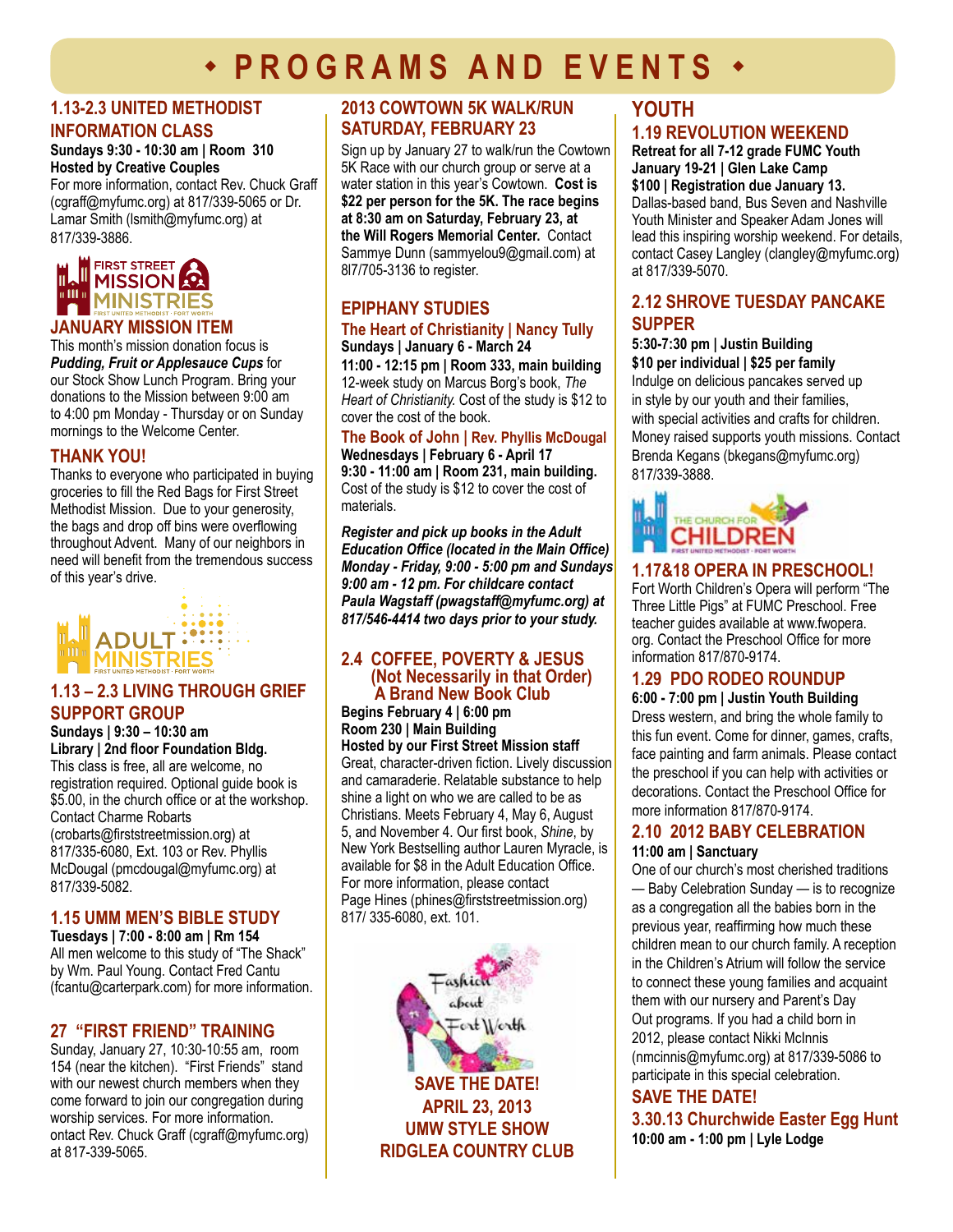# **TEACHERS & TOPICS FOR JANUARY 2013**

**Aldersgate Couples I** Room 333 at 9:30 a.m. 13. Assembling Hygiene Kits at First Street Methodist Mission **Cana Disciples I** Room 332 at 9:30 a.m. **Covenant I** Room 331 at 9:30 a.m. 13. Dr. David Grant 20. Rev. Michael Pattison 27. "Justice for Our Neighbors", Dean Reed **Creative Couples I** Room 310 at 9:45 a.m. Methodist Information Class: 13. "John Wesley & Methodist Beginnings", Dr. Gil Ferrell 20. "What Do United Methodists Believe", Dr. Lamar Smith 27. "The Rich Heritage of FUMC Ft. Worth", Barry Hudson **Downtown Singles I** Room 340-341 at 11:00 a.m. 13. TBA 20. 2012 Tax Law News, Jan Banks 27. The Bible, Dr. Luther Henry **Genesis Couples I** Room 224 at 9:45 a.m. **Good Neighbors I** Room 334 at 11:00 a.m. 13. The Gladney Center for Adoption, Sandy Owen 20. The Gospel of John (Part 1), Dr. Lamar Smith 27. The Gospel of John (Part 2), Dr. Lamar Smith **8:30 a.m. In-Depth Bible Study I** Room 350 (Dr. Lamar Smith, Teacher) Luke/Acts (January - February) **Inquirers I** Room 352 at 9:30 a.m. 13. Dr. Gil Ferrell 20. & 27. Rev. Linda McDermott **Journey I** Room 230 at 9:30a.m. **Koinonia I** Room 351 at 9:30 a.m. **Loyalty I** Room 334 at 9:30 a.m. 13. Modern Art Museum 20. Laura Hilgart, President and CEO of Women's Center 27. Robert Early, President and CEO of JPS Hospital **New Horizon Singles I** Room 231 at 9:30 a.m. 13. "What Do You Expect from a Lawyer?", Jim Grau 20. "Life's Everyday Events/Problems, and How They are Dealt With", Leroy Groce 27. "Angels in My Life", Trish Hill **New Passages I** Room 352 at 11:00 a.m. **Partners I** Room 320 at 9:30 a.m. **Sojourners I** Room 335 at 9:30 a.m. 13. "Opting Out", Marty Morrison 20. Rev. Phyllis McDougal 27. "God the Creator", Marvin Bahnman **Trinity Fellowship I** Room 340-341 at 9:30 a.m. **Twosome I** Room 154 at 9:30 a.m. **Veriditas I** Room 272F (Foundation Building) 9:30 a.m. "Wisdom of the Native Americans" by Kent Nerburn, Beverly Fletcher and Ann Dunkin (All Sundays in January) **Wesley Bible I** Room 350 at 9:30 a.m; Dr. Ron Ballard, Teacher *NOTE: If the class you are interested in does not list topics or teachers for this month, we did not receive the information prior to the paper deadline.* 

Please submit monthly Teachers and Topics by the first Monday of each month for the following month. Make any changes or updates for publication in FUMC Weekly each Monday by 5:00 pm. Contact Gayle Ammerman (gammerman@myfumc.org) at 817/339-5091.

### **BAPTISMS**





*Bridget & Brandon Karr Son Stevenson Powers*

 *Katie and Chase Torres Son Brandon James*

#### **NEW MEMBERS**





*Paige Hendricks April Hill*





*Eric Moeller*





*Cynthia Scott Allison Barley*





*Jackie Flusche*

*Linda & David Murphy Daughter Megan*

#### **RECENTLY HOSPITALIZED**

Linda Rutledge, Donnie Waugh, David Young, Mary Vail, Deborah Cunion, Bob Protzman

#### **DEATHS**

Bernard Hardick, Gene Taylor, Al Hennersdorf, Charles Grant

### **FUMC STAFF POSITION AVAILABLE**

FUMC is looking for a new Receptionist. In addition to answering phones and sorting and distributing daily mail, the job entails preparing and electronically disseminating reports, as well as inputting information into our member database. Some college or higher education preferred; computer skills are a must. Applicants should be comfortable working with a wide variety of people, and possess a positive can do attitude. If interested, please contact Pam Erlandson (perlandson@myfumc.org) at 817/339-5062.